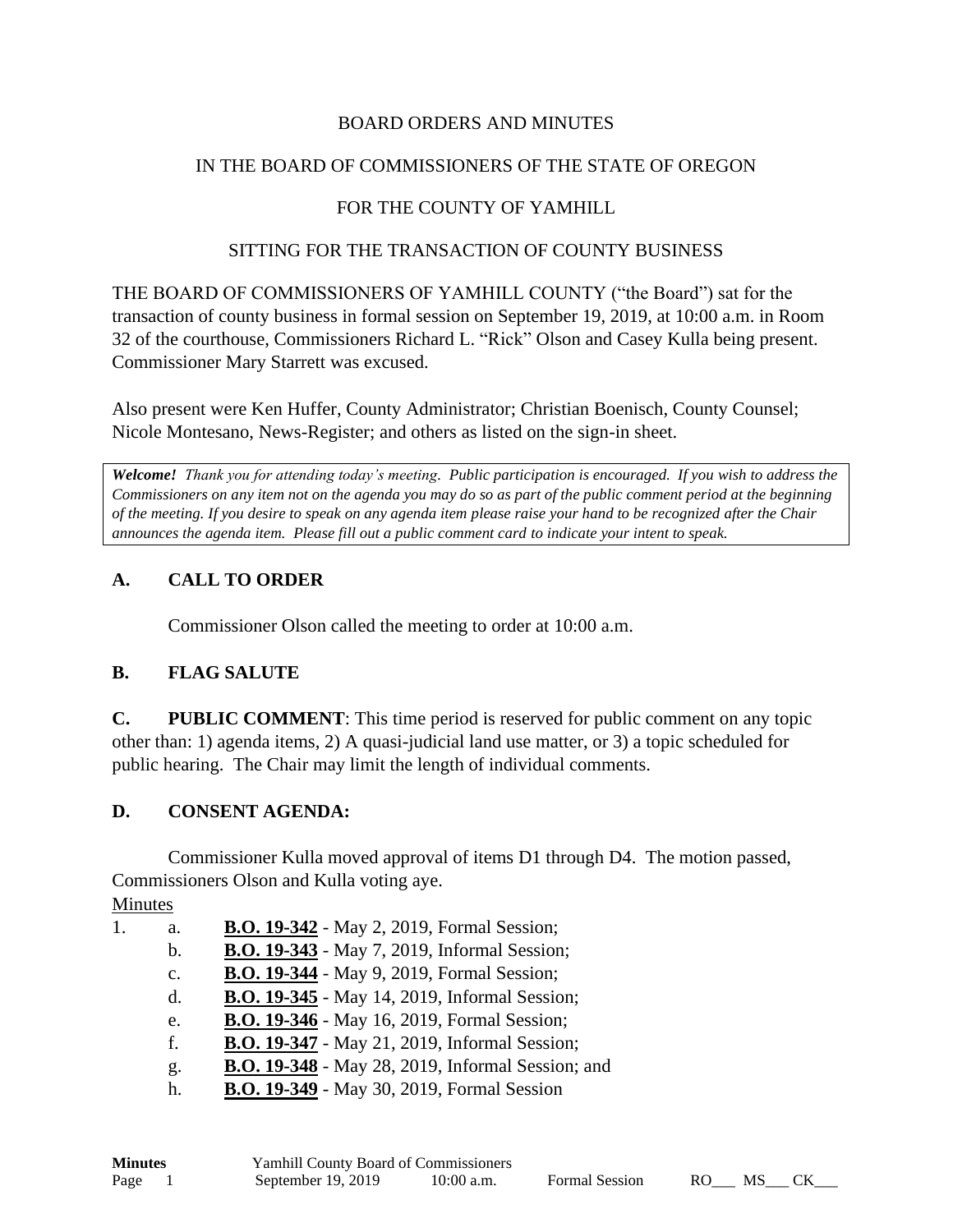## Contracts & Grants

2. **B.O. 19-350** - Approval of Agreement #159384 between Yamhill County and the Oregon Health Authority (OHA) to fund Veterans peer delivered services in the amount of \$131,007.99, retroactive to July 1, 2019 through June 30, 2021.

3. **B.O. 19-351** - Approval of Amendment #1 to Agreement #159833 (B.O. 19-222) between Public Health and the Oregon Health Authority for public health services in the amount of \$64,177.

## Surplus

4. **B.O. 19-352** - Approval to declare computer equipment as surplus, to be donated to the school districts throughout Yamhill County.

# **E. OLD BUSINESS:** None.

**F. OTHER BUSINESS** (Add-ons and non-consent items):

1. **B.O. 19-353** - Consideration of adopting Resolution 19-09-19-1 proclaiming September 23-29th, 2019 as Diaper Need Awareness Week.

Commissioner Olson read Resolution 19-09-19-1 into the record. Commissioner Kulla moved approval of item F1. The motion passed, Commissioners Olson and Kulla voting aye.

# **G. PUBLIC HEARINGS:** None.

## **H. ANNOUNCEMENTS:**

1. For information on county advisory committee vacancies, please refer to the county's website, [https://www.co.yamhill.or.us/content/board-commissioners-committees,](https://www.co.yamhill.or.us/content/board-commissioners-committees) or call the Board of Commissioners' office at 503-434-7501 or 503-554-7801 (toll-free from Newberg).

2. For questions regarding accessibility or to request an accommodation contact the Board of Commissioners' office at (503)-434-7501 or (503)-554-7801 (toll-free from Newberg) or email at [bocinfo@co.yamhill.or.us](mailto:bocinfo@co.yamhill.or.us)

3. Electronic versions of all meeting agendas and meeting information packets can be found at the county's website:<https://www.co.yamhill.or.us/meetings>

Following Commissioner announcements, the meeting adjourned at 10:06 a.m.